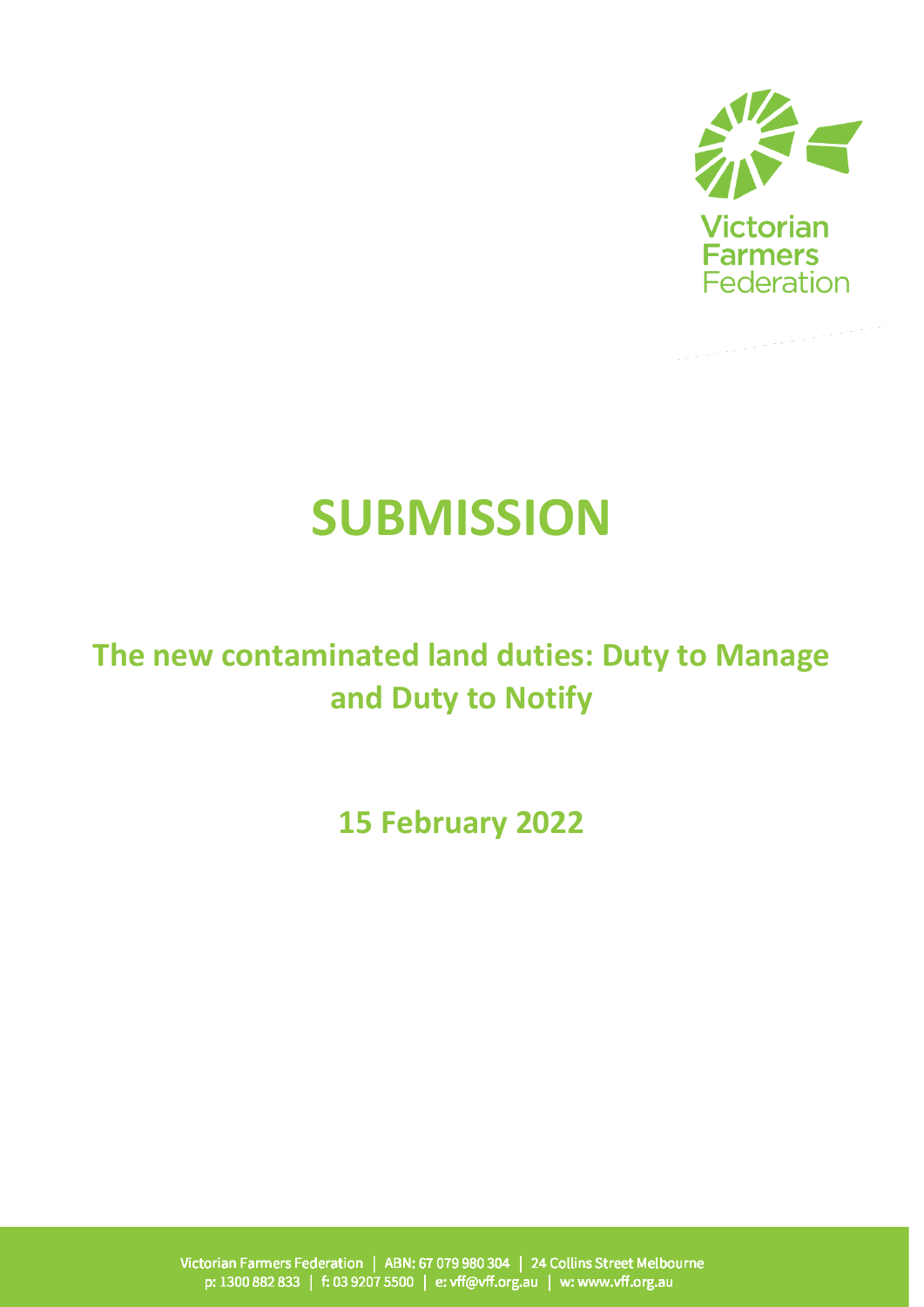

### **OUR POSITION**

The Victorian Farmers Federation is the peak body representing Victorian agriculture. VFF has been on the record regarding our concerns in relation to lack of regulatory knowledge and considerations in relation to agriculture and the GED and the appropriateness of the EPA in relation to human health.

Even though some aspects of the 1970 Act applied to agriculture – such as organic matter as industrial waste, agriculture was applying the circular economy approach to what we know is a key material for plant growth and soil health.

The guidelines are not suited for agriculture. They are not fit for purpose or clear in regulatory intent.

It is acknowledged that agriculture is a low-risk activity, but there is not clear guidance on when it 'notifiable'. The guidelines seem to have been written with consultants in mind who should already understand the system. The document is not suitable for the target audience.

Agriculture should be removed from these guidelines and a specific guidance note be prepared in conjunction with industry.

The existing document must be reviewed to remove 'farming' from a contaminating process. Every aspect of every farm is not a contaminating activity. In fact, these are rare. Certain practices may, in certain circumstances, lead to contamination. They should be specified.

It is counter intuitive to have agriculture as a beneficial use and as a contaminating practice. This is not responsive to risk.

Agriculture provides food and fibre. Soil, water, and air are key inputs to our production system. Our industry practises are built around keeping our environment health. Just saying all farming is a contamination risk is misleading and could lead to market risk. Food cannot be produced on contaminated soil. Federal regulation manages chemical registration and use so there is no contamination or health issue. This is the state of knowledge and is what should be reflected in guidelines.

EPA is used to dealing with contamination. It has had very little exposure to agriculture which demonstrates that the vast majority of farms have very few risks. Where there are risks industry research and development has been built into industry standards to minimise that risk.

In an initial pre consultation draft of the EP regulations the word soil was used instead of contaminated soil. VFF would appreciate industry involvement in the drafting of these guidance notes to address issues before they are made public.

Agriculture is different from many other industries and needs industry specific guidance. EPA would be better placed to work with industry and coregulators to improve its knowledge of 'farming' and provide helpful guidance responding to potential contamination sites and what to do if you come across them / how to identify them. For example, historic fuel storage, household waste burial or sheep drenching.

\_\_\_\_\_\_\_\_\_\_\_\_\_\_\_\_\_\_\_\_\_\_\_\_\_\_\_\_\_\_\_\_\_\_\_\_\_\_\_\_\_\_\_\_\_\_\_\_\_\_\_\_\_\_\_\_\_\_\_\_\_\_\_\_\_\_\_\_\_\_\_\_\_\_\_\_\_\_\_\_\_\_\_\_\_\_\_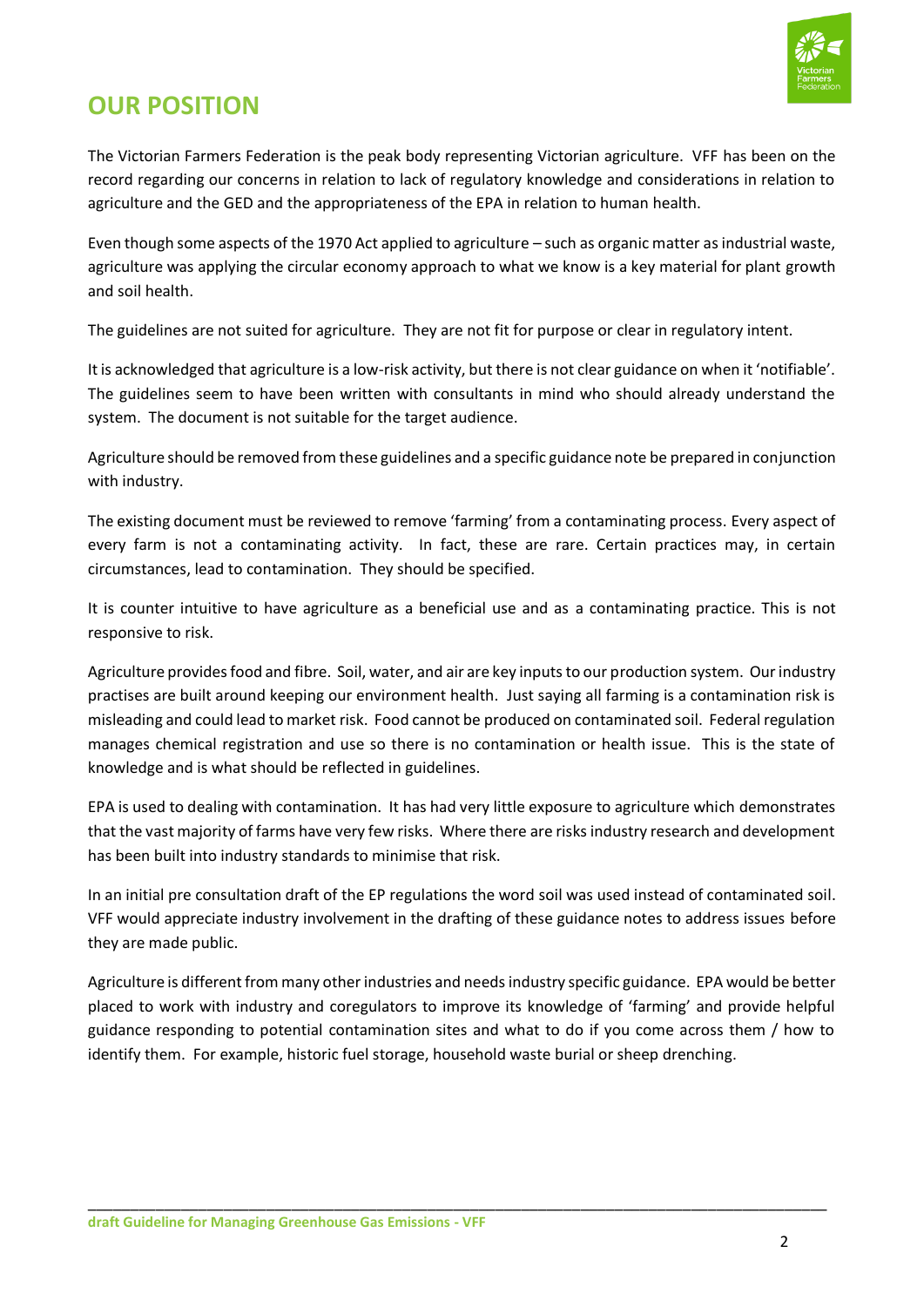

**VFF calls for agriculture to be removed from these guidelines and an agriculture specific guideline be prepared in conjunction with industry groups, RDC and federal regulators using the principles in 3.3<sup>1</sup> and the land use sections of the Regulation of Australian Agriculture report of the Productivity Commission, including fit for purpose regulation.** <sup>2</sup>

EPA could talk to Worksafe to include what to do if you encounter contamination into the Making Our Farms Safer project. That would not only be proportional to risk and focused on human health but provide a practical way to improve farm sector awareness of the issue.

1 Recommendation 3.3

#### *2 -for-purpose regulation*

Land use regulations and policies affecting farm businesses can be improved by ensuring that they are fit for purpose. Fit-for-purpose regulation should be:

- *targeted* the scope of the regulation (that is, who or what the regulation applies to) should be clear and appropriate for addressing the regulatory problem
- *evidence-based* there should be an apparent and demonstrable connection between the content of the regulation and the regulatory objective
- *proportionate* the burden imposed by the regulation on government agencies and the public should not be disproportionate to the regulatory outcome achieved.

Ensuring that regulation is fit for purpose can help confine the incidence of regulation, reduce unnecessary regulatory burdens and limit unintended consequences. Governments should also undertake periodic reviews of regulation to ensure that they are, and remain, fit for purpose over time. As discussed above, participants identified regulations relating to rural zones and intensive farming as areas of particular concern.

#### *Outcomes-based regulation*

In many cases, the overly restrictive nature of land use regulation affecting farm businesses could be mitigated by preferring outcomes-based regulation (PC 2013a). This includes regulations that require farmers to achieve certain performance standards or outcomes, without prescribing how to do so or proscribing certain land uses or activities. For example, reforms to zoning regulations in Victoria now allow a broader range of complementary land uses to take place in rural zones, subject to certain standards being met (box 2.9).

Outcomes-based regulation can also give landholders flexibility and control over how they use and manage their land, while ensuring regulatory objectives are met. This can allow regulatory problems to be addressed efficiently and at least cost.

However, outcomes-based regulation may not be appropriate where outcomes are too difficult or costly to quantify or monitor. For example, the Animal Industries Advisory Committee noted that an outcomes-based definition of intensive animal husbandry would be difficult to implement because 'it attempts to classify uses based on information that is often simply not available at the time of the application: the use's actual impacts' (2016, p. 44). Similarly, if outcomes-based regulation does not give landholders additional choice or flexibility (for example, if there is only one way of achieving a regulatory outcome), it may not be appropriate to regulate based on outcomes.

\_\_\_\_\_\_\_\_\_\_\_\_\_\_\_\_\_\_\_\_\_\_\_\_\_\_\_\_\_\_\_\_\_\_\_\_\_\_\_\_\_\_\_\_\_\_\_\_\_\_\_\_\_\_\_\_\_\_\_\_\_\_\_\_\_\_\_\_\_\_\_\_\_\_\_\_\_\_\_\_\_\_\_\_\_\_\_

The Australian, state and territory governments should review the way they engage with landholders on environmental regulations, and make necessary changes so that landholders are assisted in understanding the environmental regulations that affect them, and the actions required under those regulations. This would be facilitated doing more to:

recognise and recruit the efforts and expertise of landholders and community-based natural resource management organisations

build the capability of, and landholders' trust in, the organisations that administer environmental regulations (including local governments).